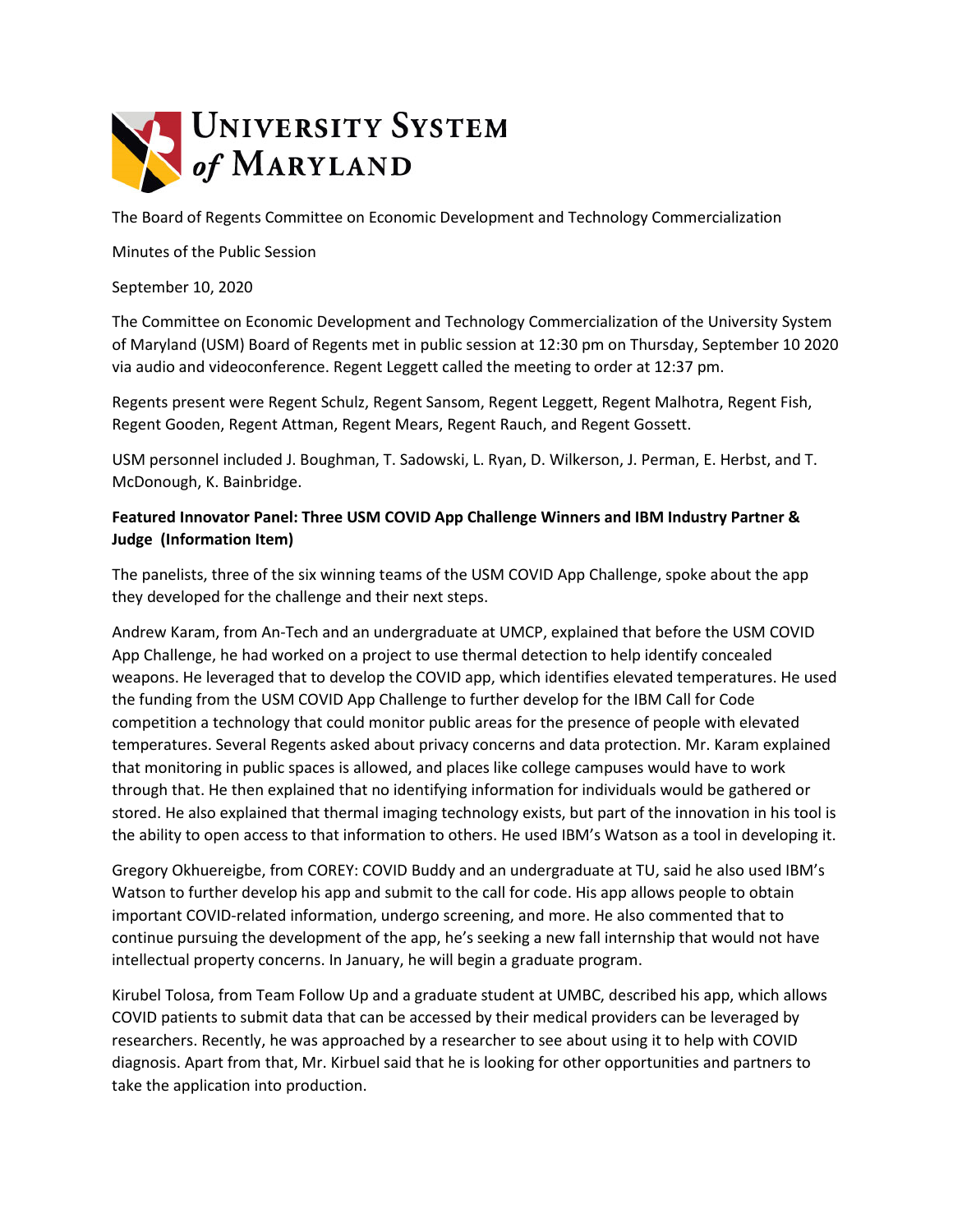John Joaquin, from IBM, who helped to sponsor the challenge and participated as a judge, congratulated the winning teams and said it is always great to see talented people at the start of their careers and he hopes to have some of the panelists as employees in the future. He explained that IBM has had a commitment to the State of Maryland since 1915, when they started an office in Baltimore. They have always promoted education as one of the most important things that can be done in changing trajectories, and they have shown this through such collaborations with USM as the P-Tech initiative in Baltimore. In addition, there will be more collaboration in quantum computing. For IBM, participation in the USM COVID App Challenge was a way for them to put their brand out there in front of students, as a historic company. He commented they are always looking for talent and would be in touch with Mr. Okhuereigbe about opportunities.

Vice Chancellor Sadowski thanked the students, who were impressive, and thanked IBM for collaboration throughout the entire System. He commented that the Committee often hears about companies that USM is investing in, but there are also valuable, transformative ideas that exist further down the chain, and USM students and faculty are behind them.

Chancellor Perman also thanked the panelists and thanked John on behalf of IBM for their collaboration on the P-Tech program as well, saying that it is clear that IBM cares about bringing up USM students.

Regent Sansom commented that it is inspiring that all three students submitted applications and continued to work on them after winning and that it speaks to the success of the competition and each of the innovators.

## **Approval of Committee Charter (Information Item)**

Vice Chancellor Sadowski explained that the committee charter had been slightly revised. Regent Gooden made a motion to accept, seconded by Regent Fish. All Regents approved.

## **USM Office of Economic Development Update – Tom Sadowski, Vice Chancellor for Economic Development (Information Item)**

Vice Chancellor Sadowski reviewed the guiding principles behind the efforts of the Economic Development Office. Vice Chancellor Sadowski also noted that partnerships driving enhancement of the USM's innovation infrastructure often begin with conversations focused on talent and workforce development. Under the umbrella of the USM COVID Research & innovation Task Force, a formal tech acceleration program will likely be in the spring, but a bootcamp-type effort to help mentor entrepreneurs with COVID specific ideas is still on deck for this Fall. Vice Chancellor Sadowski discussed the establishment of a comprehensive pandemic research effort via a new Maryland Pandemic Research Institute, which would include partnerships across the USM as well as with industry and the federal government. Chancellor Perman stated that there is strength around the System not just with regards to biomedical research, but experts in logistics and more. USM is also in the right location in the country due to physical proximity to federal agencies. It needs to be funded, which is being thought through. Just yesterday at the Life Sciences Advisory Board meeting, discussions took place with people who have similar ideas in the Greater Washington area, so there is an opportunity to collaborate with other regional players in this effort. Ms. Locascio will present to the full board at the September 18 meeting on the Task Force, its activities to date and future initiatives. Vice Chancellor Sadowski said it is yet another opportunity to foster collaborations that will develop Maryland's innovation infrastructure.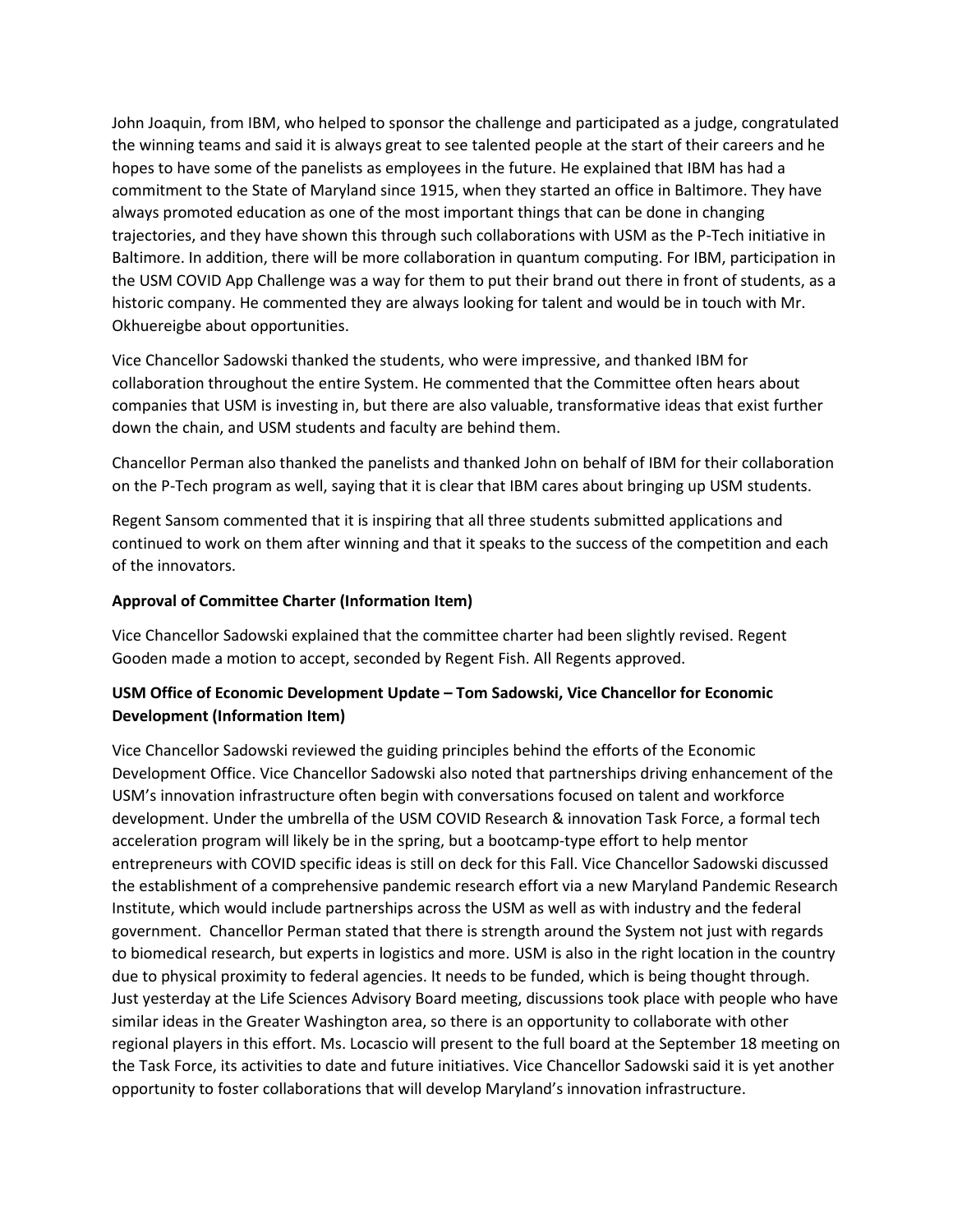Vice Chancellor Sadowski reviewed information regarding the USM Maryland Momentum Fund, including recent investments and the significant co-investment attracted to date. He thanked Managing Director, Claire Broido Johnson for her contributions. He noted that there is approximately \$3.5M left for new investments, in addition to the \$2M held in reserve for follow-on investments in existing portfolio companies. Regent Leggett commended the Economic Development team and Momentum Fund program for the additional revenue generated and the number of new jobs created to date. Vice Chancellor Sadowski commented that an under-emphasized but very valuable benefit to the Fund is how it has helped to enhance the development of the startup ecosystem, providing the means and opportunity for mentors and investors to engage with our innovators and entrepreneurs, far beyond those companies receiving Momentum Fund investment. In fact, the Momentum Fund process has helped to uncover a collection of pre-Momentum Fund earlier-stage ventures, some of which may not be a fit for venture investment but present other market relevant, commercialization opportunities. Vice Chancellor Sadowski reviewed the potential benefits of providing support to this earlier-stage cohort. He stated that it is a tough time to have this type of conversation, with resources being limited, but as was heard from IBM, there is great interest in the innovations and ideas being developed at this early stage. The USM therefore needs to consider being more active at this stage. Regent Leggett asked how the 40 companies were identified that were too early for the Momentum Fund. Ms. Ryan explained that this was based on feedback from the Momentum Fund Managing Director, so it is a conservative number, but they are already-formed companies that have approached the fund or been recommended to the Fund for review, some of which overlap with the 100 or more each year the USM supports. Regent Leggett also stated that USM needs to make sure it has done as much as possible to make sure that people are aware of the opportunities as broadly as possible, including geographic and demography, to which Vice Chancellor Sadowski responded that it has very much been taken to heart.

Ms. Ryan presented the Venture Development Report. She noted that despite the changes due to the pandemic, entrepreneurial programs serving faculty, students, and community members, is still thriving so far in a virtual environment. Regent Malhotra asked if the materials science startup out of UMCP could be connected with the new degree program at Coppin State University. Ms. Ryan replied that connections like that are one of the goals of the Venture Development Report, and two vehicles that could allow of collaboration would the Maryland Industrial Partnership Program and the Maryland Technical Internship Program. Chancellor Perman agreed and said that more of that is needed. He also said that we hear the need for high-quality, diverse talent pools, and need to continue to improve connections to industry in workforce development. Ms. Ryan noted that assistance provided by SBDCs will continue to be included as a reminder of the great work that is happening there, including excellent assistance to small businesses during this pandemic with regards to PPP loans and relief, recovery, and resiliency.

Vice Chancellor Sadowski presented information regarding the strategic plan. He explained that it is still under development, but USM has had robust conversations and solicited feedback from partners. Education goals will also be developed in partnership with MJ Bishop at the Kirwan Center. With regards to the research goals, a great discussion was help with R1 and comprehensives. Vice Chancellor Sadowski commented that they did ask for information on industry partnerships and will report that next meeting, as the information was still coming in from the economic development partners.

Regent Leggett asked about enhancement of technology commercialization, for which Ms. Ryan clarified that the technology licenses are the primary metric addressing that. Chancellor Perman suggested that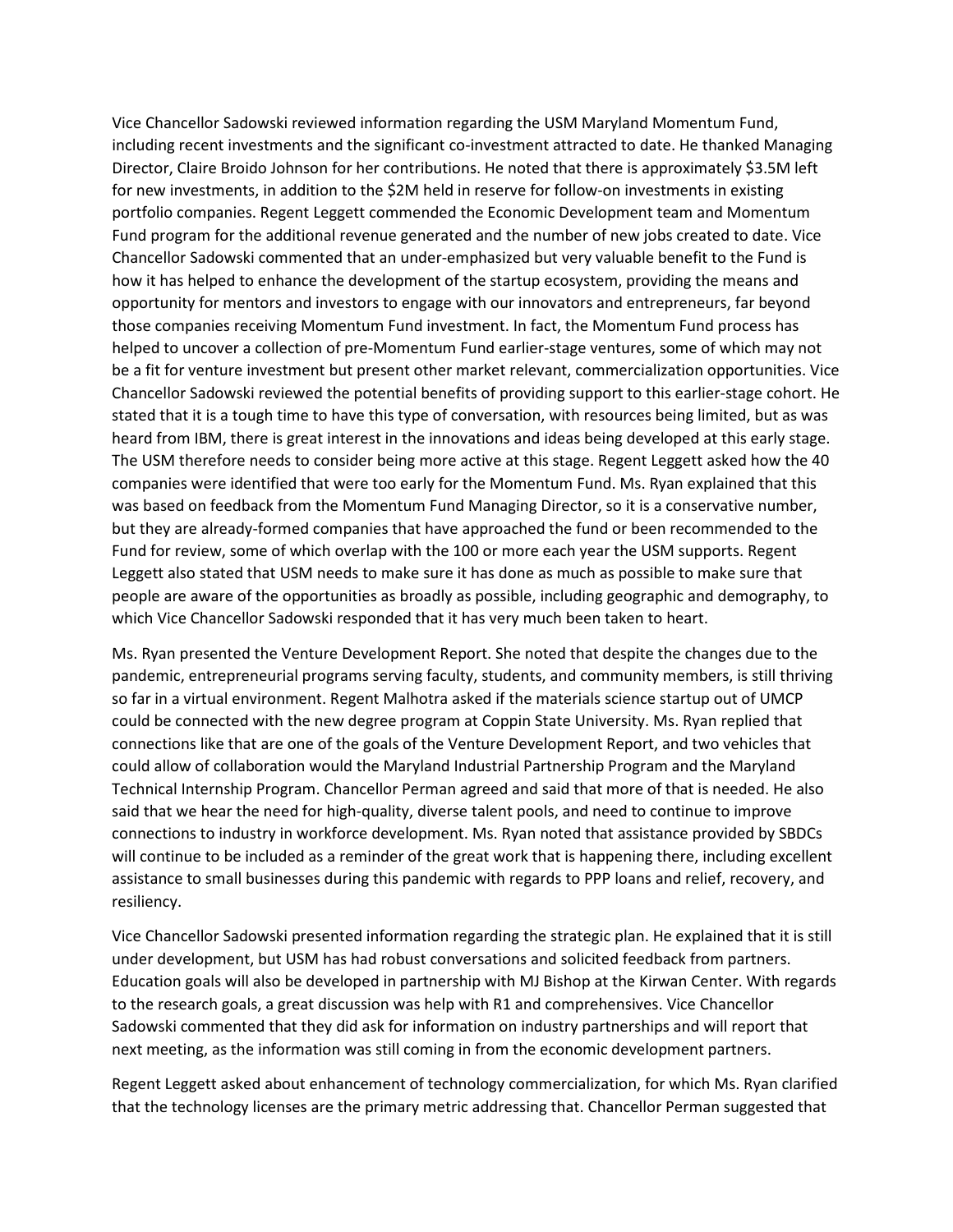incentives to faculty be understood across the System and updated, if needed. Vice Chancellor Boughman commented that those policies are up for review, and this will be taken into account. It was acknowledged that culture change is not easy and that these efforts should in no way hamper basic research efforts and dissemination of knowledge. Ms. Ryan explained that the 100 licenses would be appropriate for benchmarking where they should be, but more like 60 or 70 would be realistic unless other resources are applied. Although incentivizing more faculty to be innovative is encouraged, resource constraints prevent existing demand from being fully realized in some cases. Ms. Ryan continued that all of the goals work together. For example, partnering as a System on research leverages the diversity and expertise on many levels to be able to go after very large opportunities that wouldn't be available otherwise, some of those funded by industry or by the federal government and requiring industry partners. In turn, industry partnerships require technology transfer processes be in place to avoid snags in collaboration. Regent Gooden noted that some institutions are better at conducting this type of work than others and that the USM needs to help foster partnership within the system.

Ms. Ryan described the venture support goals and mentioned that anything regarding purchasing would be discussed with finance, but that models like the buy local initiatives at UMB are a great example. Chancellor Perman said that more of that needs to be done, including identifying and providing assistance to community entrepreneurs.

Ms. Ryan concluded by stating that resources are required to achieve these goals, though System-level goals in this regard have not been articulated previously, and funding sources for this type of work is not widespread.

Chancellor Perman commented that when UM Ventures was established, one goal was to help more than just UMCP and UMB, but he was not sure how much was being done in that regard. Vice Chancellor Sadowski said that it is time for a reminder that UM Ventures exists to provide this type support system wide, especially considering the tremendous work ongoing at the other institutions of interest to current and prospective partners (federal and industry). Chancellor Perman mentioned the Maryland Innovation Initiative, which has Site Miners interact directly with faculty. He then commented on the connection between things like growing graduate programs and connecting them to these initiatives. He mentioned that most of the top universities at spinning out technology have stated that graduate students are actually huge drivers of that innovation and activity and can inspire faculty and help them move innovations into the market. Ms. Ryan agreed and added that in her previous work at the National Science Foundation's SBIR programs, this was acknowledged to be true across the country.

Regent Gooden asked about impediments to progress. Vice Chancellor Sadowski commented that culture shift can be difficult, but it is important, and we need to find ways to incentivize commercialization-driven behavior. Ideally, there would be System-wide mechanism or Fund to help facilitate this work. He referenced previous state legislation that was well received but did not pass due to COVID that would have provided matching funds as incentive to inspire development of new centers of excellence and innovation – driven by strategic industry, government and higher education collaborations. Regent Gooden agreed and asked that care be taken to further document this need so that post-COVID, resources can be identified and allocated.

The meeting ended at 2:02 pm.

Respectfully submitted,